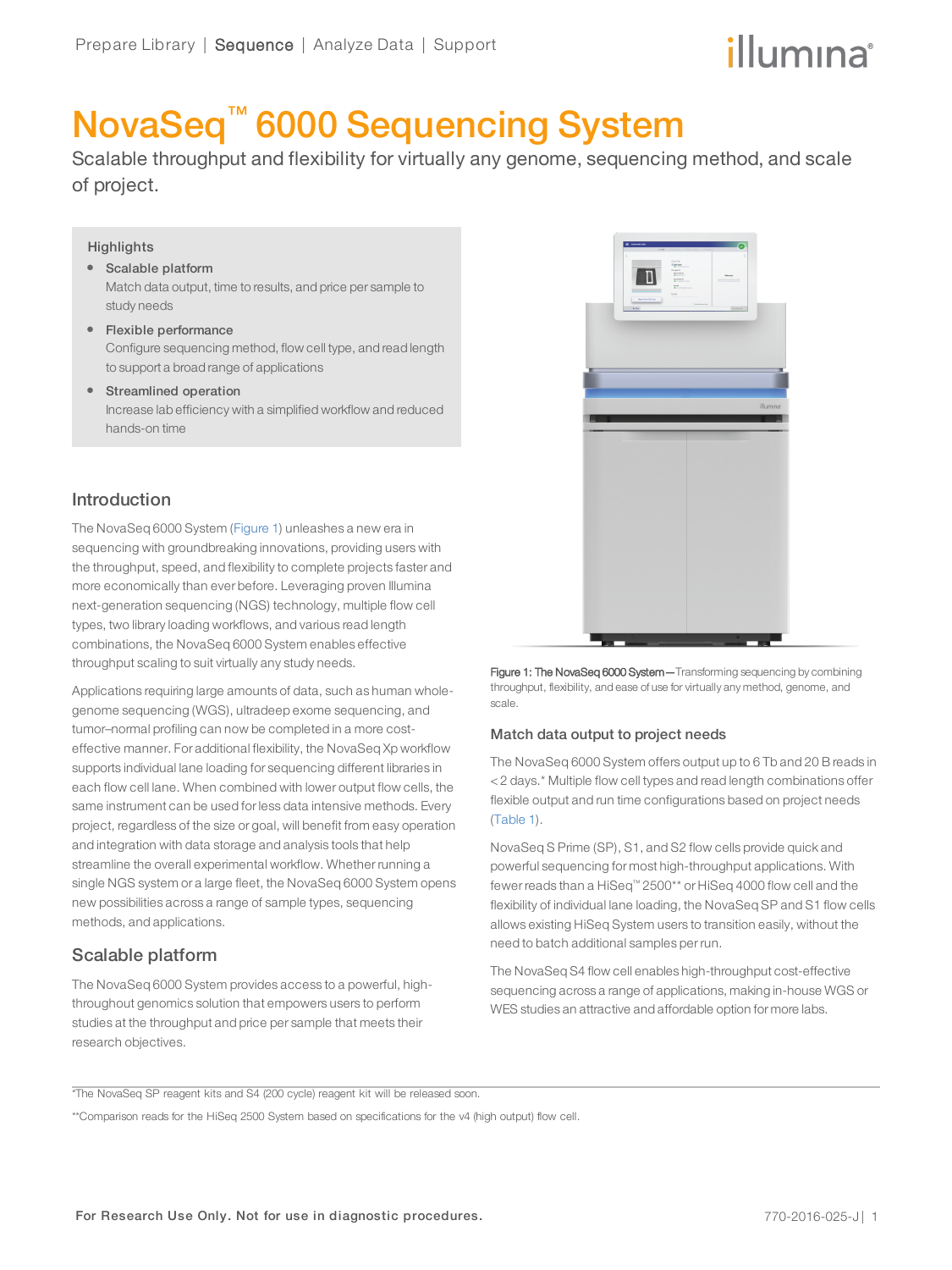# Flexible performance

The NovaSeq 6000 System offers tremendous flexibility in sequencing options, supporting an extensive output range ([Figure 2\)](#page-1-1). Users can mix and match between four flow cell types (SP, S1, S2, or S4), run one or two flow cells at a time, and choose between multiple read lengths to easily adjust output and sample throughput for each sequencing run ([Table 1\)](#page-1-0).

## Maximize library loading configurations

The NovaSeq 6000 System offers two methods forflow cell loading: the NovaSeq Xp or standard workflow.

### NovaSeq Xp workflow

With the optional NovaSeq Xp workflow, users can load each flow cell lane individually to separate different projects or methods between lanes. The NovaSeq Xp workflow also allows users to multiplex samples within a lane to maximize the total number of samples perflow cell (eg, 96-plex perlane in each of the fourlanes on a NovaSeq S4 flow cell for a total of 384 samples). As an added benefit, this multiplexing reduces the amount of DNA input required compared to the standard workflow.

The NovaSeq Xp workflow, available separately, is an alternative to standard onboard cluster generation. It consists of the NovaSeq Xp Kit containing reagents and a disposable manifold for sample loading, and the NovaSeq Xp Flow Cell Dock that holds flow cells forloading. The NovaSeq Xp workflow is compatible with automation.

#### Standard workflow

Forfaster sample loading, the NovaSeq 6000 System offers the standard workflow featuring fully automated onboard cluster generation for ease of use and reduced hands-on time. Prepared libraries are loaded directly into a sample tube that sits in a preconfigured reagent cartridge, which is loaded directly onto the system for fully automated cluster generation.

### Wide range of sequencing methods

The NovaSeq 6000 System is compatible with various Illumina library preparation kits, supporting a wide range of methods, from expression profiling to WGS and beyond ([Table 2](#page-2-0)).

# Streamlined operation

The NovaSeq 6000 System increases lab efficiency through several advanced features [\(Figure 3\)](#page-2-1):

- Load-and-go reagent cartridges represent an 80% reduction in consumables compared to the HiSeq Series of Systems
- Ready-to-use reagents require no preparation other than thawing. eliminating the need for userintervention, minimizing human error, and drastically reducing run setup time to minutes
- l Radio-frequency identification (RFID)–encoded consumables enable automated reagent traceability and ensure compatibility of all sequencing reagents and flow cells
- Automated flow cell loading and onboard cluster generation minimize hands-on time



<span id="page-1-1"></span>Figure 2: The NovaSeq 6000 System offers the broadest output range—The NovaSeq 6000 System generates from 80 Gb and 800 M reads to 3 Tb and 10 B reads of data in single flow cell mode. In dual flow cell mode, output can be up to 6 Tb and 20 B reads. The tunable output makes the NovaSeq 6000 System accessible for a wide range of applications.

#### <span id="page-1-0"></span>Table 1: NovaSeq 6000 System flow cell specifications

| Flow cell type                                   | <b>SP</b>        | S1            | S <sub>2</sub> | S <sub>4</sub>   |
|--------------------------------------------------|------------------|---------------|----------------|------------------|
| Lanes per<br>flow cell                           | $\overline{c}$   | 2             | $\overline{2}$ | 4                |
| Output per flow cell <sup>a</sup>                |                  |               |                |                  |
| $2 \times 50$ bp                                 | 65-80 Gb         | 134-167 Gb    | 333-417 Gb     | $N/A^c$          |
| $2 \times 100$ bp                                | N/A <sup>c</sup> | 266-333 Gb    | 667-833 Gb     | 1600-2000 Gb     |
| $2 \times 150$ bp                                | 200-250 Gb       | 400-500 Gb    | 1000-1250 Gb   | 2400-3000 Gb     |
| Single reads<br>(clusters<br>passing filter)     | $0.65 - 0.8 B$   | $1.3 - 1.6B$  | $3.3 - 4.1 B$  | $8-10B$          |
| Paired-end<br>reads (clusters<br>passing filter) | $1.3 - 1.6B$     | $2.6 - 3.2 B$ | $6.6 - 8.2 B$  | 16-20 B          |
| Quality scores <sup>d</sup>                      |                  |               |                |                  |
| $2 \times 50$ bp                                 | $\geq 85\%$      |               |                |                  |
| $2 \times 100$ bp                                | $\geq 80\%$      |               |                |                  |
| $2 \times 150$ bp                                | $\geq 75\%$      |               |                |                  |
| Run time <sup>e</sup>                            |                  |               |                |                  |
| $2 \times 50$ bp                                 | ~13hr            | ~13hr         | $~16$ hr       | N/A <sup>c</sup> |
| $2 \times 100$ bp                                | N/A <sup>c</sup> | $~19$ hr      | $\sim$ 25 hr   | $~1$ 36 hr       |
| $2 \times 150$ bp                                | $\sim$ 25 hr     | $\sim$ 25 hr  | $~1$ 36 hr     | $~144$ hr        |

<span id="page-1-2"></span>a. Output and read number specifications based on a single flow cell using Illumina PhiX control library at supported cluster densities. The NovaSeq 6000 System can run one or two flow cells simultaneously.

<span id="page-1-4"></span>b. The NovaSeq SP and S4 (200 cycle) reagent kit names have not been finalized, therefore performance metrics are subject to change.

<span id="page-1-3"></span>c. N/A: not applicable.

- <span id="page-1-5"></span>d. Quality scores are based on NovaSeq S2 Reagent Kits run on the NovaSeq 6000 System using an Illumina PhiX control library. Performance may vary based on library type and quality, insert size, loading concentration, and other experimental factors.
- e. Run times are based on running two flow cells of the same type. Starting two different flow cells will impact run time.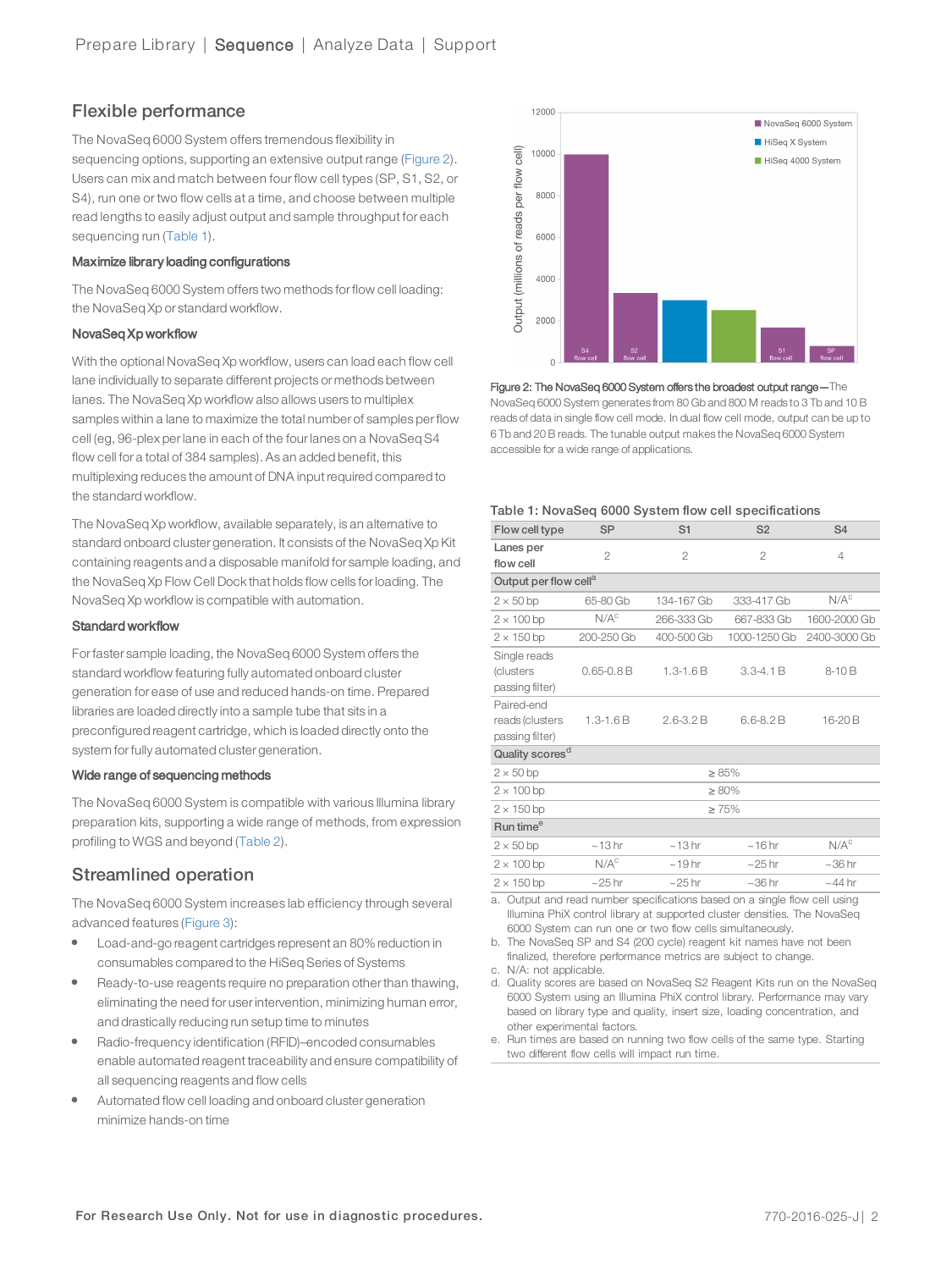# Cutting-edge technology

The NovaSeq 6000 System represents the most powerful, simple, scalable, and reliable high-throughput Illumina sequencing platform to date, producing outstanding data quality. The instrument relies on proven Illumina sequencing by synthesis (SBS) chemistry. This proprietary reversible terminator–based method enables the massively parallel sequencing of billions of DNA fragments, detecting single bases as they are incorporated into growing DNA strands. The method significantly reduces errors and missed calls associated with strings of repeated nucleotides (homopolymers).

## Ingenious design

The NovaSeq 6000 System unites high-performance imaging with the latest patterned flow cell technology to deliver massive increases in throughput. Superior optics offer high-resolution, high-speed scanning, contributing to making the NovaSeq 6000 System the highest throughput Illumina sequencing platform yet.

The redesigned NovaSeq flow cells improve upon patterned flow cells first deployed on the HiSeq X System. Each flow cell contains billions of nanowells at fixed locations for even cluster spacing and uniform feature size. NovaSeq flow cells reduce spacing between nanowells, significantly increasing cluster density. Combining the higher cluster density with proprietary exclusion amplification clustering maximizes the number of nanowells occupied by DNA clusters originating from a single DNA template for a substantial increase in data output.

## Comprehensive sequencing ecosystem

The NovaSeq 6000 System forms the cornerstone of a sequencing ecosystem that encompasses workflow management, manual or automated library preparation, sequencing, data analysis and interpretation, and service and support ([Figure 4](#page-3-0)).

### Laboratory information management system (LIMS)

The NovaSeq 6000 System is fully compatible, out of the box, with BaseSpace™ Clarity LIMS. Using a LIMS, labs can improve operational efficiency with comprehensive sample and reagent tracking, automated workflows, and integrated instrument operation. BaseSpace Clarity LIMS offers an intuitive user interface and preconfigured workflows, enabling rapid adoption for immediate process tracking and scalability. The NovaSeq 6000 System can also be integrated with user-developed and other third-party LIMS.

### Automated library preparation

lllumina has partnered with leading automated liquid-handling suppliers to develop several "Illumina Qualified" methods ([Table 2\)](#page-2-0). The Illumina Qualified designation means that libraries prepared with these methods perform comparably to those prepared manually. Illumina Qualified methods can be rapidly installed for immediate use in any lab, minimizing time-consuming, costly development efforts. Automating library preparation increases uniformity across



#### <span id="page-2-1"></span>Figure 3: The NovaSeq 6000 System provides straightforward operation—Many features of the NovaSeq 6000 System are designed to simplify genomic studies, including (A) intuitive touch screen interface, (B) lighted LED display indicates flow cell status, (C) snap-in cartridges contain ready-to-use reagents, and (D) waste containers that can be easily removed for disposal.

#### <span id="page-2-0"></span>Table 2: Examples of common sequencing methods

| Whole-genome sequencing                                                                                                                                |
|--------------------------------------------------------------------------------------------------------------------------------------------------------|
| TruSeq™ DNA PCR-Free <sup>a</sup>                                                                                                                      |
| Nextera <sup>™</sup> DNA Flex <sup>a</sup>                                                                                                             |
| IDT for Illumina-TruSeq DNA UD Indexes (24 indexes, 96 samples) <sup>b,c</sup>                                                                         |
| IDT for Illumina-TruSeq DNA UD Indexes (96 indexes, 96 samples) <sup>b,c</sup>                                                                         |
| Targeted resequencing                                                                                                                                  |
| TruSeg Workflow with IDT Enrichment and Exome <sup>b</sup>                                                                                             |
| Nextera Workflow with IDT Enrichment and Exome <sup>b</sup>                                                                                            |
| TruSeg RNA Exome Enrichment <sup>a</sup>                                                                                                               |
| RNA sequencing                                                                                                                                         |
| TruSeg Stranded Total RNA <sup>a</sup>                                                                                                                 |
| TruSeg Stranded mRNA <sup>a</sup>                                                                                                                      |
| IDT for Illumina-TruSeq RNA UD Indexes (24 indexes, 96 samples) <sup>b,c</sup>                                                                         |
| IDT for Illumina-TruSeq RNA UD Indexes (96 indexes, 96 samples) <sup>b,c</sup>                                                                         |
| Methylation sequencing                                                                                                                                 |
| TruSeq Methyl Capture EPIC                                                                                                                             |
| Library prep methods listed are only examples of those available for use with<br>the NovaSeq 6000 System. For a complete list, visit www.illumina.com. |
| a. An Illumina Qualified Method is available<br>b. IDT = Integrated DNA Technologies                                                                   |

<span id="page-2-4"></span><span id="page-2-3"></span><span id="page-2-2"></span>c. UD Indexes = Unique Dual Indexes

experiments, minimizes errors, reduces hands-on time, and enables higher throughput, allowing users to hamess the unmatched productivity of the NovaSeq 6000 System.

### Data analysis

Data from the NovaSeq 6000 System can be streamed into BaseSpace Sequence Hub, a user-friendly genomics cloud computing platform optimized for processing large data volumes. BaseSpace Sequence Hub offers simplified data management,